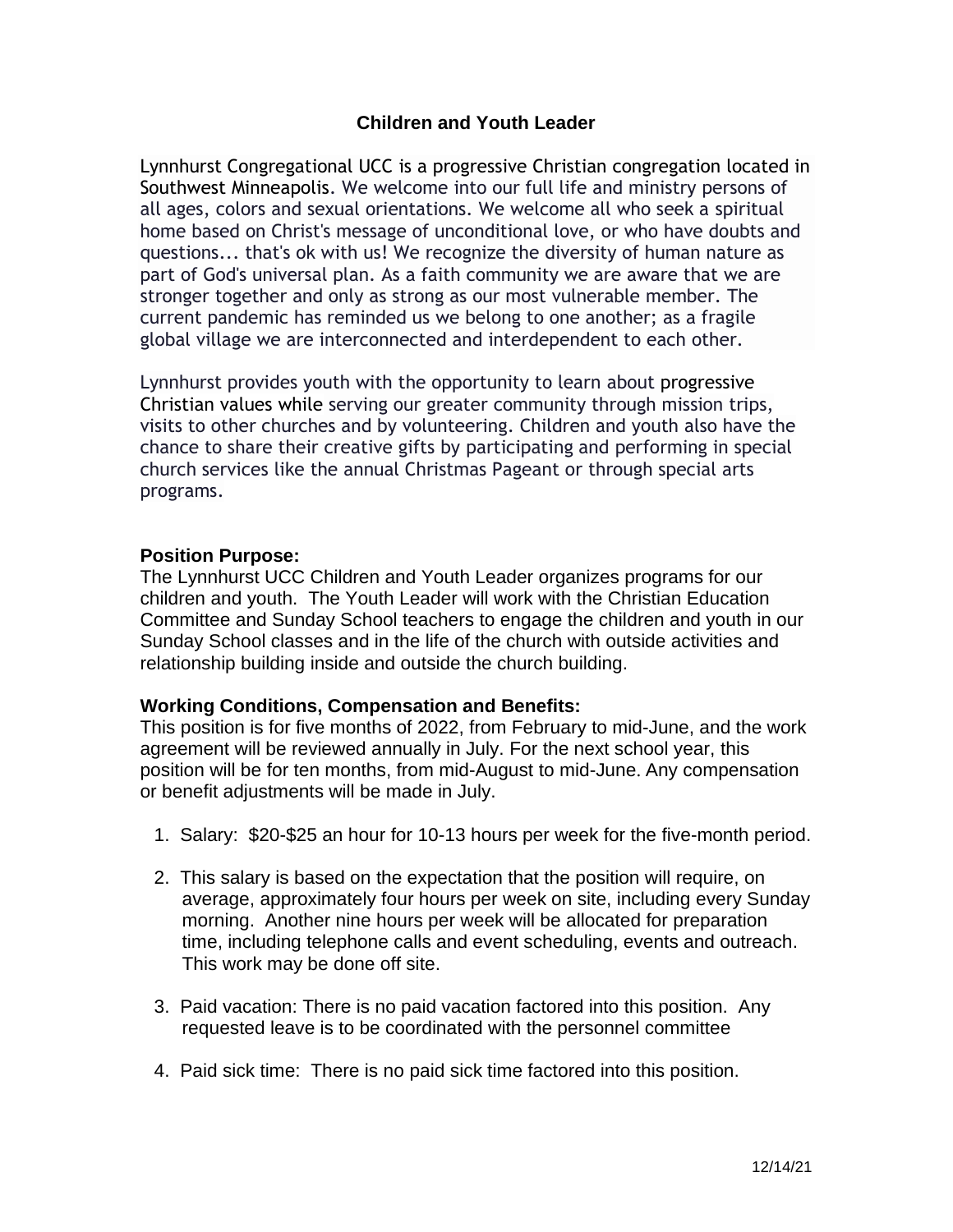5. Summer mission trip: Flexibility to work additional time in the summer for a possible mission trip is desired.

## **Supervision and Performance Appraisal:**

- 1. The Children and Youth Leader reports to the Senior Minister with supervisory input from the Personnel Committee and the Christian Education Committee.
- 2. An annual performance review will be given in June. The review will be coordinated by the Personnel Committee and will be performed by representatives of the Personnel Committee and the Christian Education Committee. Evaluation of performance will be solicited by the Personnel Committee from the Minister, the Christian Education Committee, youth, Sunday School teachers, parents, and congregational members.

#### **Responsibilities:**

- 1. Be at Lynnhurst Church on Sunday mornings before, during and after Sunday School hour which is currently from 10:00 to 11:00 AM.
- 2. Work with the Christian Education Committee and volunteer teachers to select and supply curriculum for Sunday programming. Support the teachers to make certain that they have the supplies needed for classes and outside activities.
- 3. Meet with volunteer Sunday School teachers regularly for Sunday School planning purposes.
- 4. Plan and carry out offsite activities outside of church hours one youth activity and one family activity for the younger children per month (with a focus on outside activities during the pandemic).
- 5. Develop personal connections with individual children and work to keep them engaged while helping the children forge connections with each other.
- 6. Work with the Christian Education Committee to engage the youth in planning, fund-raising, and registration for the Youth Mission Trip.
- 7. Other duties as needed.

## **Skills and Qualifications:**

- 1. A desire to educate children and youth in liberal Christian values and ideas.
- 2. Ability to work with children and youth and to organize and lead a variety of activities for these age groups.
- 3. Willingness to work with the Christian Education Committee to serve the youth and children's programs of the church.